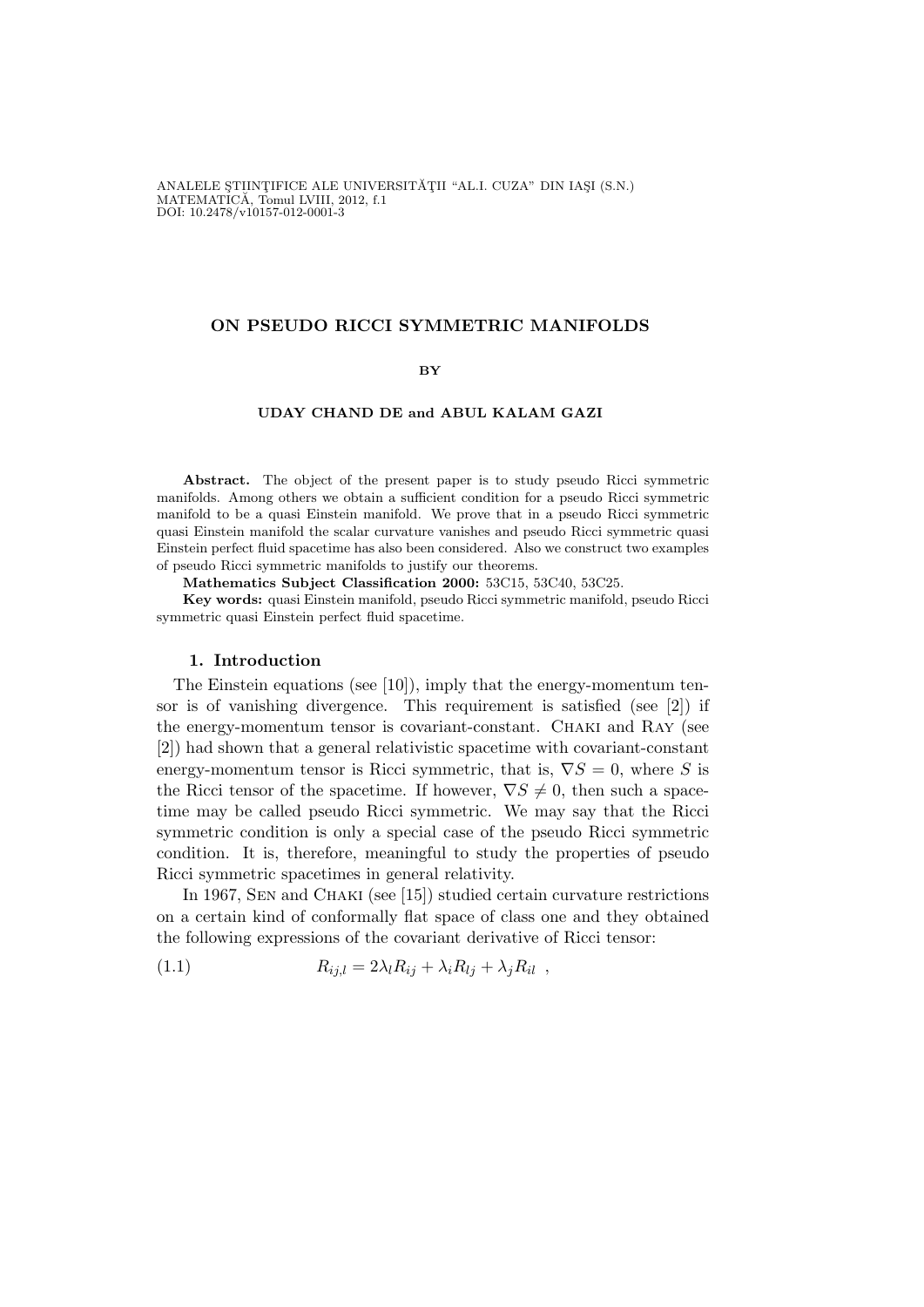where  $\lambda_i$  is a non-zero covariant vector and ',' denotes covariant differentiation with respect to the metric tensor  $g_{ij}$ .

Later in 1988, CHAKI (see [1]) called a non-flat Riemannian manifold a pseudo Ricci symmetric manifold if its Ricci tensor satisfies (1.1). In index free notation this can be stated as follows:

A non-flat Riemannian manifold is called pseudo Ricci symmetric and denoted by  $(PRS)_n$  if the Ricci tensor S of type  $(0, 2)$  of the manifold is non-zero and satisfies the condition

$$
(1.2) \quad (\nabla_X S)(Y, Z) = 2B(X)S(Y, Z) + B(Y)S(X, Z) + B(Z)S(X, Y),
$$

where  $\nabla$  denotes the Levi-Civita connection and B is a non-zero 1-form such that

$$
(1.3) \t\t g(X,U) = B(X),
$$

for all vector fields X; U being the vector field corresponding to the associated 1-form B. Pseudo Ricci symmetric manifold is a particular case of a weakly Ricci symmetric manifold introduced by Tamassy and Binh (see [16]). It is known (see [1]) that in a  $(PRS)<sub>n</sub>$  if the scalar curvature r is constant then  $r = 0$ . A concrete example of a  $(PRS)<sub>n</sub>$  is given by OzEN and ALTAY (see [11]). Also, SEN and CHAKI (see [15]) studied hypersurfaces of a conformally flat space of class-one and obtained in a natural way the notion of the pseudo Ricci symmetric manifold. On the other hand, Chaki (see [1]) proved the existence of a pseudo Ricci symmetric manifold by considering a linear connection on a Riemannian manifold.

Also, Ray-Guha (see [13]) proved that a conformally flat perfect fluid pseudo Ricci symmetric spacetime obeying Einstein equation without cosmological constant and having the basic vector field of pseudo Ricci symmetric spacetime as the velocity vector field of the fluid is infinitesimally spatially isotropic relative to the velocity vector field.

So pseudo Ricci symmetric manifolds have some importance in the general theory of relativity. Considering this aspect we are motivated to study such a manifold.

In 2000, CHAKI and MAITY (see [4]) introduced the notion of a quasi Einstein manifold.

A non-flat Riemannian manifold $(M^n, g)$   $(n > 2)$  is defined to be a quasi Einstein manifold if its Ricci tensor  $S$  of type  $(0, 2)$  is not identically zero and satisfies the condition

(1.4) 
$$
S(X,Y) = ag(X,Y) + bA(X)A(Y),
$$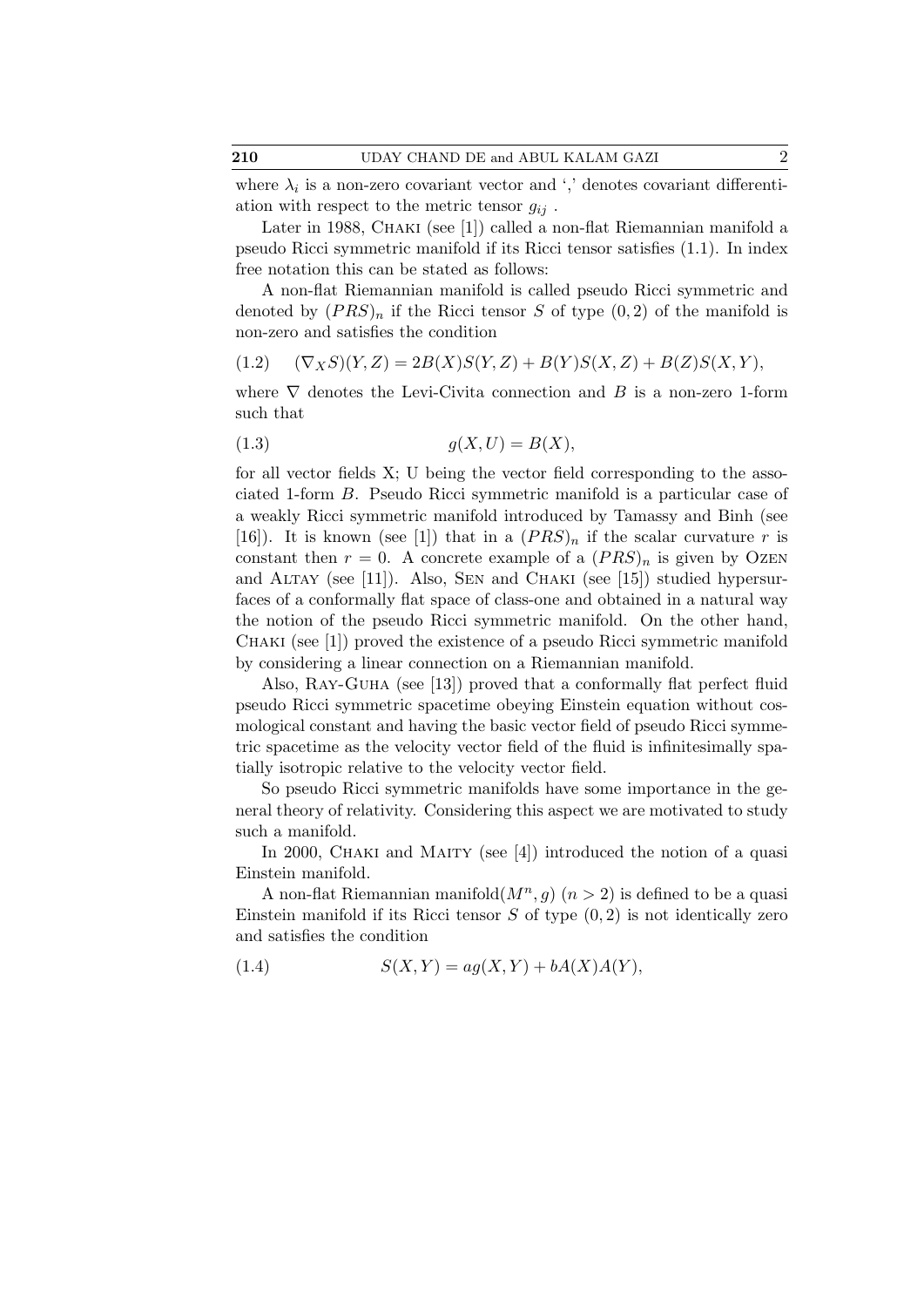where a, b are non-zero scalars,  $\rho$  is a unit vector and A is a non-zero 1-form such that

$$
(1.5) \t\t g(X, \rho) = A(X),
$$

for all vector fields X. If  $b = 0$  or,  $A = 0$  or, both A and b vanishes, then the manifold reduces to an Einstein manifold. We shall call A the associated 1-form and  $\rho$  is the generator of the manifold and a, b are associated scalars.

In a recent paper, (see [6]) DE and GHOSH cited some examples of a quasi Einstein manifold.

Quasi Einstein manifolds arose during the study of exact solutions of the Einstein field equations as well as during considerations of quasi-umbilical hypersurfaces of semi-Euclidean spaces. For instance, the Robertson-Walker spacetime are quasi Einstein manifolds (see [9]). Also quasi Einstein manifold can be taken as a model of the perfect fluid spacetime in general relativity (see [7]). So quasi Einstein manifolds have also some importance in the general theory of relativity.

The paper is organized as follows:

In section 2 it is shown that a conformally flat  $(PRS)_n$  is a quasi Einstein manifold. In section 3 we have enquired under what condition a  $(PRS)_n$ will be a quasi Einstein manifold. Then we construct an example to justify this Theorem. Section 4 of this paper deals with pseudo Ricci symmetric manifold which is also quasi Einstein. An example of such type of manifold is also given. Finally, we study pseudo Ricci symmetric quasi Einstein perfect fluid spacetime.

# 2. Conformally flat  $(PRS)_n$

It is known (see [3]) that in a conformally flat  $(PRS)_n$ 

$$
\tilde{R}(X, Y, Z, W) = \frac{r}{(n-1)(n-2)} [g(Y, Z)g(X, W) - g(X, Z)g(Y, W) \n+ T(X)T(Z)g(Y, W) - T(Y)T(Z)g(X, W) \n+ T(Y)T(W)g(X, Z) - T(X)T(W)g(Y, Z)],
$$

where  $\tilde{R}(X, Y, Z, W) = g(R(X, Y)Z, W)$  and  $T(X) = \frac{B(X)}{\sqrt{B(U)}}$ .

Note that in a proper (non-flat) conformally flat  $(PRS)<sub>n</sub>$  the scalar curvature r can not be zero, for if  $r = 0$ , then from  $(2.2)$  it will follow that the manifold is flat. Now contracting  $(2.2)$  with respect to X and W we get

(2.2) 
$$
S(Y, Z) = \frac{r}{(n-1)} g(Y, Z) - \frac{r}{(n-1)} T(Y) T(Z).
$$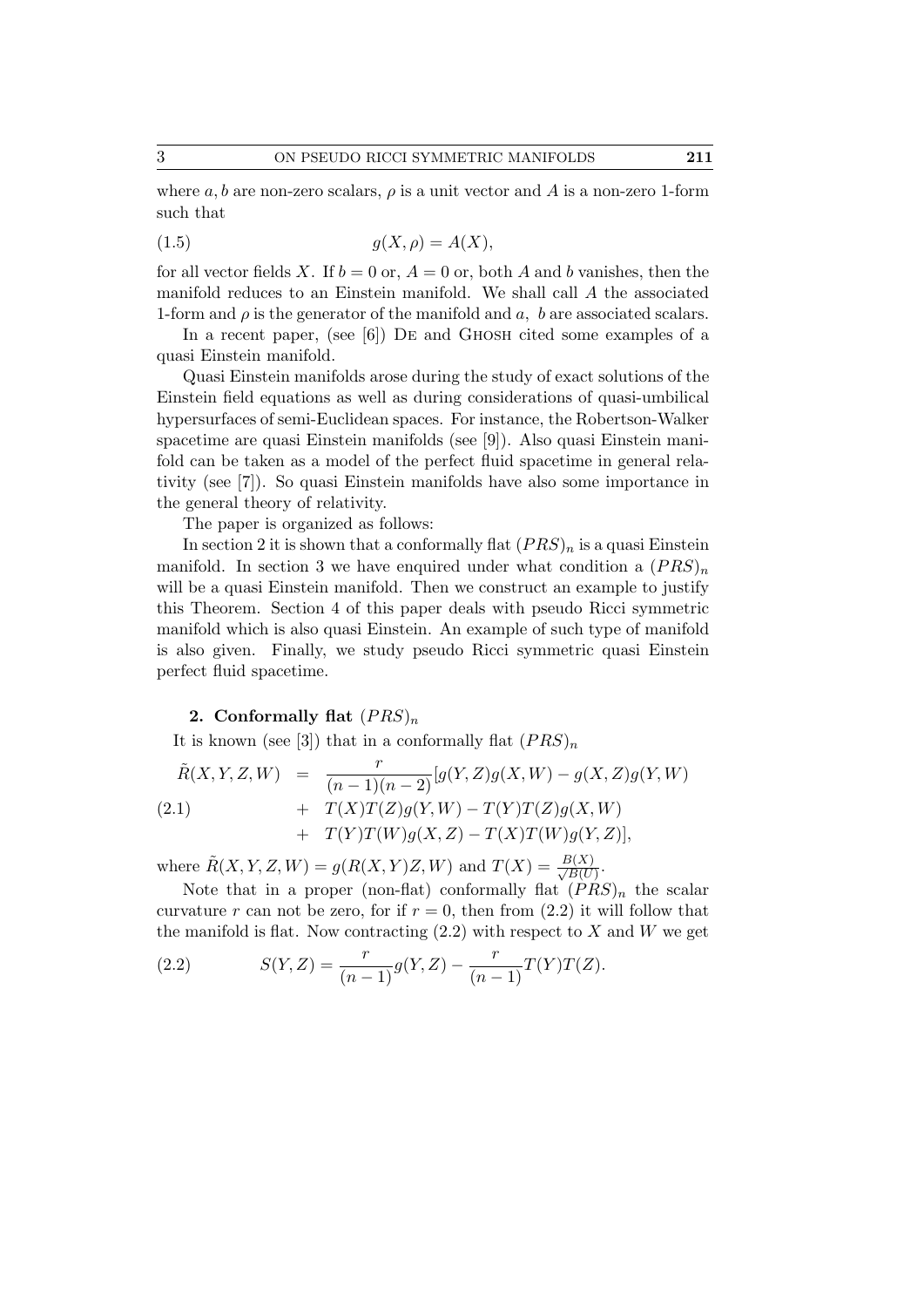Hence the manifold is a quasi Einstein manifold. Therefore, the following theorem holds.

**Theorem 2.1.** A conformally flat  $(PRS)_n$  is a quasi Einstein manifold.

# 3. Sufficient condition for a pseudo Ricci symmetric manifold to be a quasi Einstein manifold

In a pseudo Ricci symmetric manifold the Ricci tensor S satisfies

$$
(3.1) \quad (\nabla_X S)(Y,Z) = 2B(X)S(Y,Z) + B(Y)S(X,Z) + B(Z)S(X,Y).
$$

In a Riemannian manifold, a vector field  $\overline{U}$  defined by  $g(X,\overline{U}) = A(X)$  for all vector fields  $X$  is said to be a concircular vector field (see [14]) if

(3.2) 
$$
(\nabla_X A)(Y) = \alpha g(X, Y) + \omega(X)A(Y),
$$

where  $\alpha$  is a non-zero scalar and  $\omega$  is a closed 1-form. If  $\bar{U}$  is a unit one then the equation (3.2) can be written as

(3.3) 
$$
(\nabla_X A)(Y) = \alpha [g(X, Y) - A(X)A(Y)].
$$

We suppose that  $(PRS)<sub>n</sub>$  admits a unit concircular vector field defined by (3.3) where  $\alpha$  is a non-zero constant. Applying Ricci-identity to (3.3) we obtain

(3.4) 
$$
A(R(X,Y)Z) = \alpha^2[g(X,Z)A(Y) - g(Y,Z)A(X)].
$$

Putting  $Y = Z = e_i$  in (3.4), where  $\{e_i\}$  is an orthonormal basis of the tangent space at each point of the manifold and taking summation over  $i$ ,  $1 \leq i \leq n$ , we get

$$
A(QX) = (n-1)\alpha^2 A(X),
$$

where Q is the Ricci operator defined by  $g(QX, Y) = S(X, Y)$ , which implies that

(3.5) 
$$
S(X,\bar{U}) = (n-1)\alpha^2 A(X).
$$

Now,  $(\nabla_Y S)(X, \bar{U}) = \nabla_Y S(X, \bar{U}) - S(\nabla_Y X, \bar{U}) - S(X, \nabla_Y \bar{U})$ . Applying (3.5) and (3.3), we get

$$
(3.6) \quad (\nabla_Y S)(X,\bar{U}) = (n-1)\alpha^3[g(X,Y) - A(X)A(Y)] - S(X,\nabla_Y \bar{U}).
$$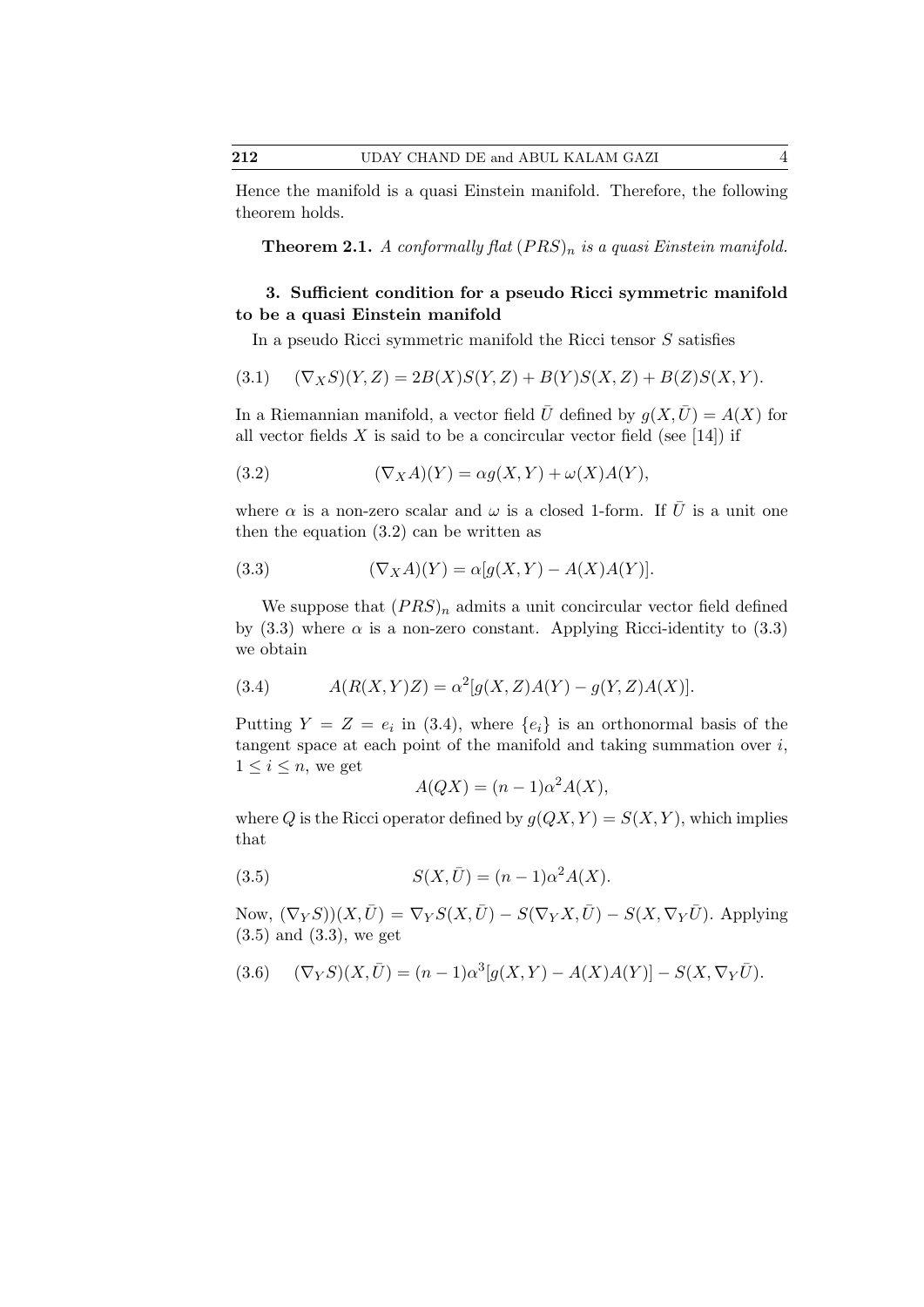Now, we have

$$
(\nabla_Y A)(X) = \nabla_Y A(X) - A(\nabla_Y X) = \nabla_Y g(X, \bar{U}) - g(\nabla_Y X, \bar{U})
$$
  
=  $g(X, \nabla_Y \bar{U})$ , since  $(\nabla_X g)(Y, \bar{U}) = 0$ .

By (3.3) this implies  $\alpha[g(X, Y) - A(X)A(Y)] = g(X, \nabla_Y \overline{U})$  i.e.,  $g(\alpha Y, X)$  $g(\alpha A(Y)\overline{U}, X) = g(\nabla_Y \overline{U}, X)$  which implies  $\nabla_Y \overline{U} = \alpha Y - \alpha A(Y)\overline{U} = \alpha(Y - \overline{U})$  $A(Y)\overline{U}$ . Therefore  $S(X,\nabla_Y\overline{U})=S(X,\alpha Y)-S(X,\alpha A(Y)\overline{U})$ . Hence

(3.7)  $S(X, \nabla_Y \bar{U}) = \alpha [S(X, Y) - A(Y)S(X, \bar{U})].$ 

Applying (3.7) in (3.6) we get

(3.8) 
$$
(\nabla_Y S)(X, \overline{U}) = (n-1)\alpha^3[g(X, Y) - A(X)A(Y)]
$$

$$
-\alpha S(X, Y) + \alpha A(Y)S(X, \overline{U}).
$$

Applying (3.5) in (3.8) we get

(3.9) 
$$
(\nabla_Y S)(X, \bar{U}) = (n-1)\alpha^3 g(X, Y) - \alpha S(X, Y).
$$

Putting  $Z = \bar{U}$  and using (3.5) and (3.9) in (3.1) we get,

$$
(n-1)\alpha^3 g(X,Y) - \alpha S(X,Y) = 2(n-1)\alpha^2 A(Y)B(X) + (n-1)\alpha^2 A(X)B(Y) + B(\bar{U})S(X,Y),
$$

which implies,

$$
(\alpha + B(\bar{U}))S(X,Y) = (n-1)\alpha^3 g(X,Y) - 2(n-1)\alpha^2 A(Y)B(X)
$$
  
(3.10) - 
$$
(n-1)\alpha^2 A(X)B(Y).
$$

Putting  $Y = \overline{U}$  in (3.10) and using (3.5) we get

$$
(\alpha + B(\bar{U}))(n-1)\alpha^2 A(X) = (n-1)\alpha^3 A(X) - 2(n-1)\alpha^2 B(X) - (n-1)\alpha^2 A(X)B(\bar{U}),
$$

which implies,

$$
(3.11) \t\t B(X) = -B(\bar{U})A(X).
$$

Let us suppose

$$
(3.12) \qquad \alpha + B(\bar{U}) \neq 0.
$$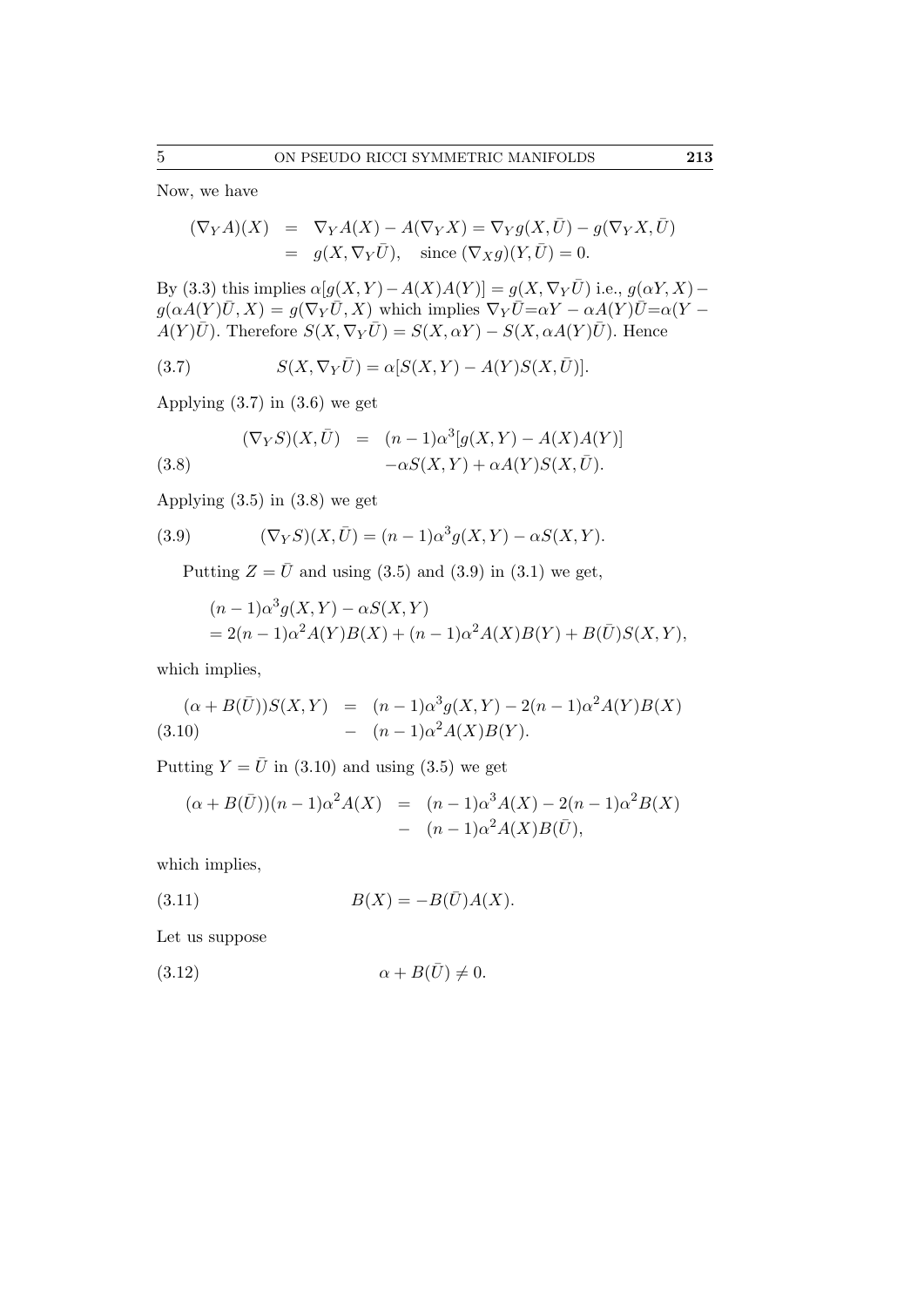Putting  $(3.11)$  in  $(3.10)$  we have

$$
S(X,Y)=\frac{(n-1)\alpha^3}{\alpha+B(\bar{U})}g(X,Y)+\frac{3(n-1)\alpha^2B(\bar{U})}{\alpha+B(\bar{U})}A(X)A(Y),
$$

that is,

(3.13) 
$$
S(X,Y) = ag(X,Y) + bA(X)A(Y),
$$

where  $a = \frac{(n-1)\alpha^3}{\alpha + B(\overline{U})}$  $\frac{(n-1)\alpha^3}{\alpha+B(\bar{U})}$  and  $b = \frac{3(n-1)\alpha^2B(\bar{U})}{\alpha+B(\bar{U})}$  $\frac{a-1}{\alpha+B(\bar{U})}\neq 0$ , as  $\alpha\neq 0$  and  $B\neq 0$ . Thus we have the following theorem:

**Theorem 3.1.** If a  $(PRS)_n$  admits a unit concircular vector field  $\overline{U}$ whose associated scalar  $\alpha$  is a non-zero constant and satisfies the condition (3.12) then the manifold reduces to a quasi Einstein manifold.

Now Theorem 3.1 will be justified by the following example:

**Example 3.1.** Let us consider a Riemannian metric g on  $\mathbb{R}^4$  given by

$$
(3.14) \t ds2 = gij dxi dxj = (x4)4/3 [(dx1)2 + (dx2)2 + (dx3)2] + (dx4)2,
$$

 $(i, j = 1, 2, 3, 4)$ . Then the only non-vanishing components of the Christoffel symbols and the curvature tensors are

$$
\Gamma_{14}^1 = \Gamma_{24}^2 = \Gamma_{34}^3 = \frac{2}{3x^4}, \quad \Gamma_{11}^4 = \Gamma_{22}^4 = \Gamma_{33}^4 = -\frac{2}{3}(x^4)^{1/3},
$$

$$
R_{1441} = R_{2442} = R_{3443} = -\frac{2}{9(x^4)^{2/3}}
$$

and the components obtained by the symmetry properties. The non-vanishing components of the Ricci tensor and their covariant derivatives are:

$$
R_{11} = -\frac{2}{9(x^4)^{2/3}}, \ R_{22} = -\frac{2}{9(x^4)^{2/3}}, \ R_{33} = -\frac{2}{9(x^4)^{2/3}}, \ R_{44} = -\frac{2}{3(x^4)^2},
$$
  

$$
R_{11,4} = \frac{4}{9(x^4)^{5/3}}, \ R_{22,4} = \frac{4}{9(x^4)^{5/3}}, \ R_{33,4} = \frac{4}{9(x^4)^{5/3}}, \ R_{44,4} = \frac{4}{3(x^4)^3}.
$$

It can be easily shown that the scalar curvature of the resulting manifold  $(\mathbb{R}^4, g)$  is  $R = -\frac{4}{3(x^4)^2}$ , which is non-vanishing and non-constant. We shall now show that  $\mathbb{R}^4$  is a  $(PRS)_n$ . Let us choose the associated 1-form as

(3.15) 
$$
B_i(x) = \begin{cases} -\frac{1}{x^4}, & \text{for } i=4\\ 0, & \text{otherwise,} \end{cases}
$$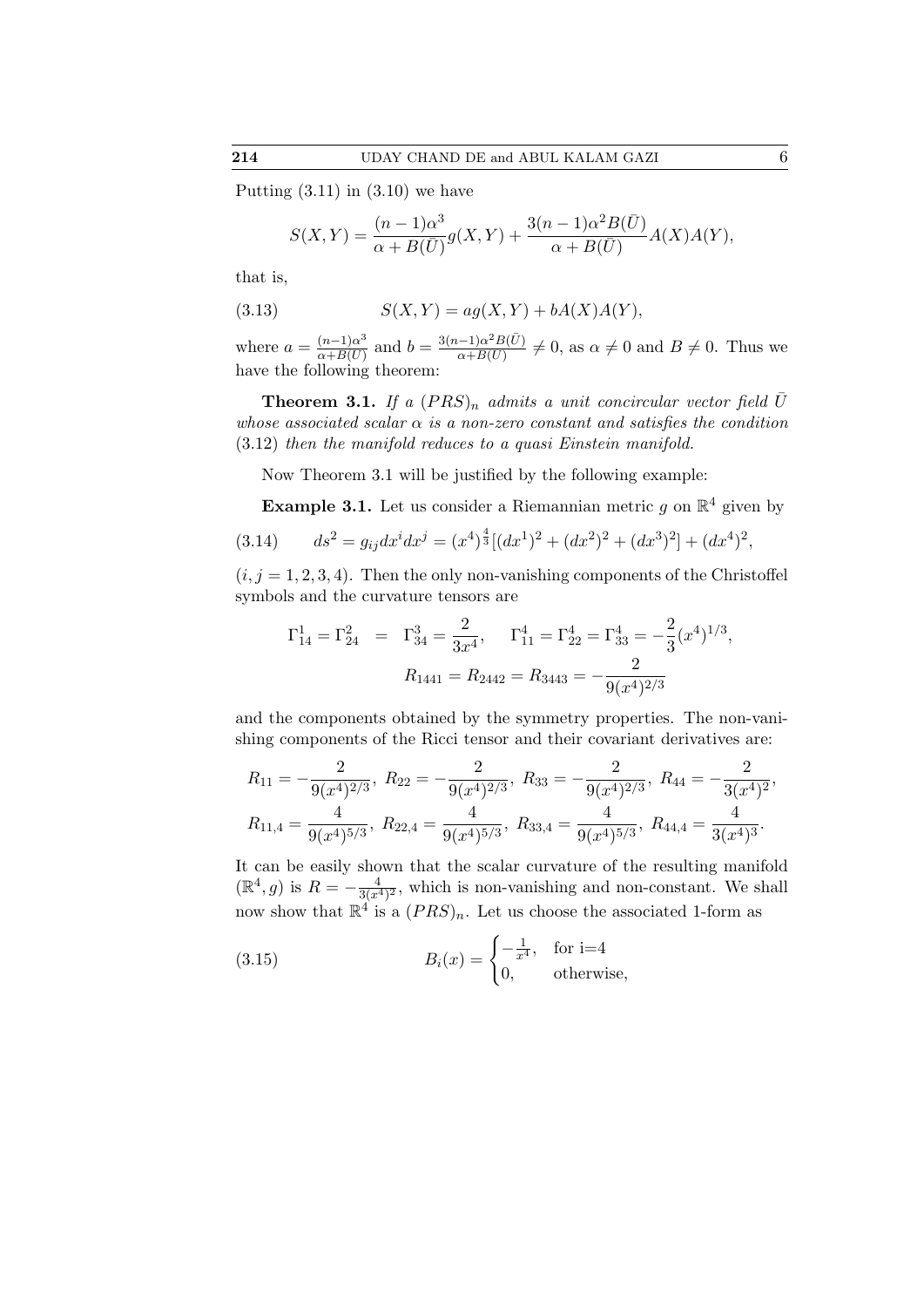at any point  $x \in \mathbb{R}^4$ . Now, (1.2) reduces to the equations

$$
(3.16) \t R_{11,4} = 2B_4 R_{11} + 2B_1 R_{14},
$$

(3.17) 
$$
R_{22,4} = 2B_4 R_{22} + 2B_2 R_{24},
$$

$$
(3.18) \t R_{33,4} = 2B_4 R_{33} + 2B_3 R_{34},
$$

(3.19)  $R_{44,4} = 2B_4 R_{44} + 2B_4 R_{44},$ 

since for the other cases  $(1.2)$  holds trivially. By  $(3.15)$  we get the following relation for the right hand side (r.h.s.) and the left hand side (l.h.s.) of (3.16)

r.h.s. of (3.16) = 
$$
2B_4R_{11} + 2B_1R_{14} = \left(-\frac{2}{x^4}\right)\left(-\frac{2}{9(x^4)^{2/3}}\right)
$$
  
=  $\frac{4}{9(x^4)^{5/3}} = R_{11,4} = 1$ h.s. of (3.16).

By similar argument it can be shown that  $(3.17)$ ,  $(3.18)$  and  $(3.19)$  are true. So,  $(\mathbb{R}^4, g)$  is a  $(PRS)_n$  whose scalar curvature is non-zero and nonconstant. It is to be noted that (1.2) can be satisfied by a number of 1-form B, namely, by those which fulfil  $(3.16)$ ,  $(3.17)$ ,  $(3.18)$  and  $(3.19)$ . Thus we can state the following:

"Let  $(\mathbb{R}^4, g)$  be a Riemannian manifold endowed with the metric given by  $ds^2 = g_{ij}dx^i dx^j = (x^4)^{\frac{4}{3}}[(dx^1)^2 + (dx^2)^2 + (dx^3)^2] + (dx^4)^2$ ,  $(i, j = 1, 2, 3, 4)$ . Then  $(\mathbb{R}^4, g)$  is a  $(PRS)_4$  with non-zero and non-constant scalar curvature."

Now we shall show that this  $(\mathbb{R}^4, g)$  admits a unit concircular vector field  $A<sup>i</sup>$  whose associated scalar  $\alpha$  is a non-zero constant and satisfies the condition (3.12) and hence is a quasi Einstein manifold.

For this let us chose  $A^i$  as follows:

(3.20) 
$$
A^{i}(x) = \begin{cases} \tan x^{i}, & \text{for } i=4\\ 0, & \text{otherwise,} \end{cases}
$$

at any point  $x \in \mathbb{R}^4$  and the associated scalar  $\alpha = 1$ . To prove that  $A^i$  is a unit concircular vector field we have to prove that

$$
(3.21) \t A_{i,j} = \alpha [g_{ij} + A_i A_j],
$$

where ',' denotes the covariant differentiation with respect to the metric, and  $A_i$  is a non-zero 1-form defined by  $A_i = g_{ij} A^j$ . Since from the definition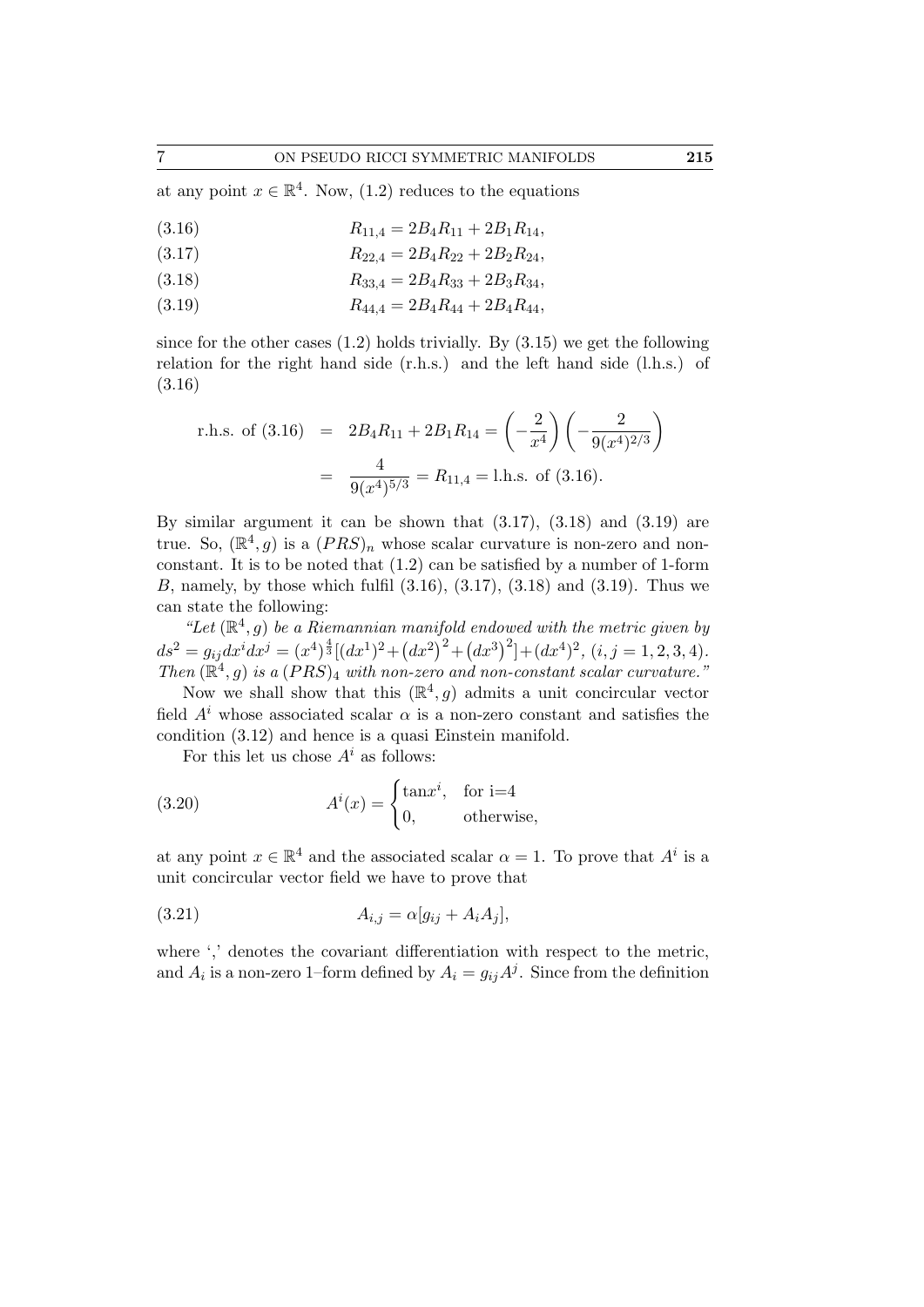of the metric g it is clear that  $g^{i4}$  is non-zero only when  $i = 4$  and  $g^{44} = 1$ , we get the 1-form  $A_i$  as follows:

(3.22) 
$$
A_i(x) = \begin{cases} \tan x^i, & \text{for } i=4\\ 0, & \text{otherwise.} \end{cases}
$$

So (3.21) reduces to

$$
(3.23) \t\t A_{4,4} = \alpha [g_{44} + A_4 A_4],
$$

since for the other cases (3.21) holds trivially. Again  $A_{4,4} = \tan^2 x^4$ . So with the help of  $(3.22)$  after straightforward calculation we see that  $(3.23)$ is true. Hence  $A^i$  is a concircular vector field with  $\alpha = 1$ . Again  $\alpha + A^4 B^4 =$  $1-\frac{\tan x^4}{x^4} \neq 0$ , hence (3.12) is satisfied. Now to show that the manifold under consideration is a quasi Einstein manifold, let us choose the scalar functions  $\boldsymbol{a},$   $\boldsymbol{b}$  as follows:

(3.24) 
$$
a = -\frac{2}{9(x^4)^2}, \qquad b = -\frac{4}{9(x^4)^2 \tan^2 x^4}
$$

at any point  $x \in \mathbb{R}^4$ . Now the equation (1.4) reduces to the equations

$$
(3.25) \t\t R_{11} = ag_{11} + bA_1A_1,
$$

$$
(3.26) \t\t R_{22} = ag_{22} + bA_2A_2
$$

$$
(3.27) \t\t R_{33} = ag_{33} + bA_3A_3,
$$

and

$$
(3.28) \t\t R_{44} = a g_{44} + b A_4 A_4,
$$

since, for the other cases  $(1.4)$  holds trivially. By  $(3.24)$  and  $(3.22)$  we get r.h.s. of (3.25) =  $ag_{11} + bA_1A_1 = -\frac{2}{\Omega}$  $\frac{2}{9(x^4)^2} \times (x^4)^{\frac{4}{3}} = -\frac{2}{9(x^4)}$  $\frac{2}{9(x^4)^{2/3}} = R_{11}$  $=$  l.h.s. of  $(3.25)$ .

Again for (3.28) we have

r.h.s. of (3.28) = 
$$
ag_{44} + bA_4A_4 = -\frac{2}{9(x^4)^2} - \frac{4}{9(x^4)^2 \tan^2 x^4} \times {\tan x^4}^2
$$
  
=  $-\frac{2}{3(x^4)^2} = R_{44} =$  l.h.s. of (3.28).

By similar argument it can be shown that (3.26) and (3.27) are also true. So,  $(\mathbb{R}^4, g)$  is a quasi Einstein manifold which justifies Theorem 3.1.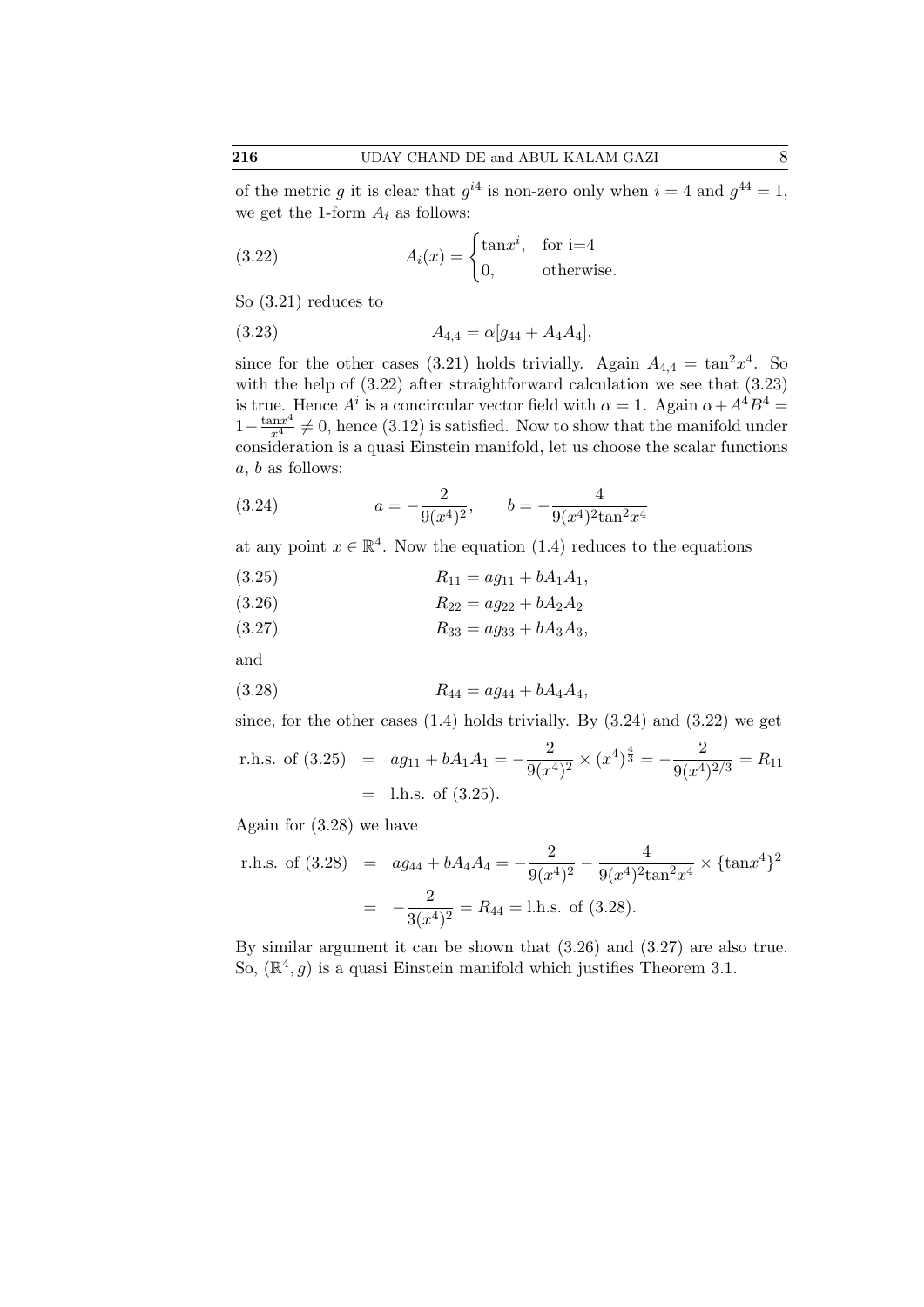# 4. Pseudo Ricci symmetric quasi Einstein manifold

In the rest of the paper we consider that the associated scalars a and b of the quasi Einstein manifold defined by (1.4) are constant. Such a quasi Einstein manifold is called a special quasi Einstein manifold (see [8]). As a natural example we can mention that an  $\eta$ -Einstein Sasakian manifold is a special quasi Einstein manifold (see [17], p.285). The existence of such type of manifold was proved by the first author and De (see [5]).

Now taking covariant differentiation to the both sides of the equation  $(1.4)$  we get

$$
(4.1) \qquad (\nabla_Z S)(X,Y) = b(\nabla_Z A)(X)A(Y) + bA(X)(\nabla_Z A)(Y).
$$

Again we consider that the manifold is also pseudo Ricci symmetric. Then from  $(1.2)$  and  $(4.1)$  we get

(4.2) 
$$
2B(Z)S(X,Y) + B(X)S(Y,Z) + B(Y)S(X,Z)
$$

$$
= b(\nabla_Z A)(X)A(Y) + bA(X)(\nabla_Z A)(Y).
$$

Now, contracting X and Y in  $(4.2)$  we have

(4.3) 
$$
rB(Z) + S(U, Z) = b(\nabla_Z A)(\rho),
$$

where U is defined by (1.3). We know that in a  $(PRS)_n$  (see [1]),  $S(U, Z)$  = 0 for all Z and  $(\nabla_Z A)(\rho) = 0$ , since  $\rho$  is a unit vector. So, from (4.3) we have

$$
(4.4) \t\t rB(Z) = 0.
$$

But, since,  $B \neq 0$ , so  $r = 0$ . Hence we have the following theorem:

Theorem 4.1. In a pseudo Ricci symmetric quasi Einstein manifold the scalar curvature vanishes.

Now we justify Theorem 4.1 by the following example:

**Example 4.1.** On coordinate space  $\mathbb{R}^n$  (with coordinates  $x^1, x^2, ..., x^n$ ) we define a Riemannian space  $V_n$ . We calculate the components of the curvature tensor, the Ricci tensor and the components of its covariant derivatives and then we verify that this space is a pseudo Ricci symmetric space. Then we show that this space is a quasi Einstein space whose associated scalars are constant and hence is a space of vanishing scalar curvature which justifies Theorem 4.1.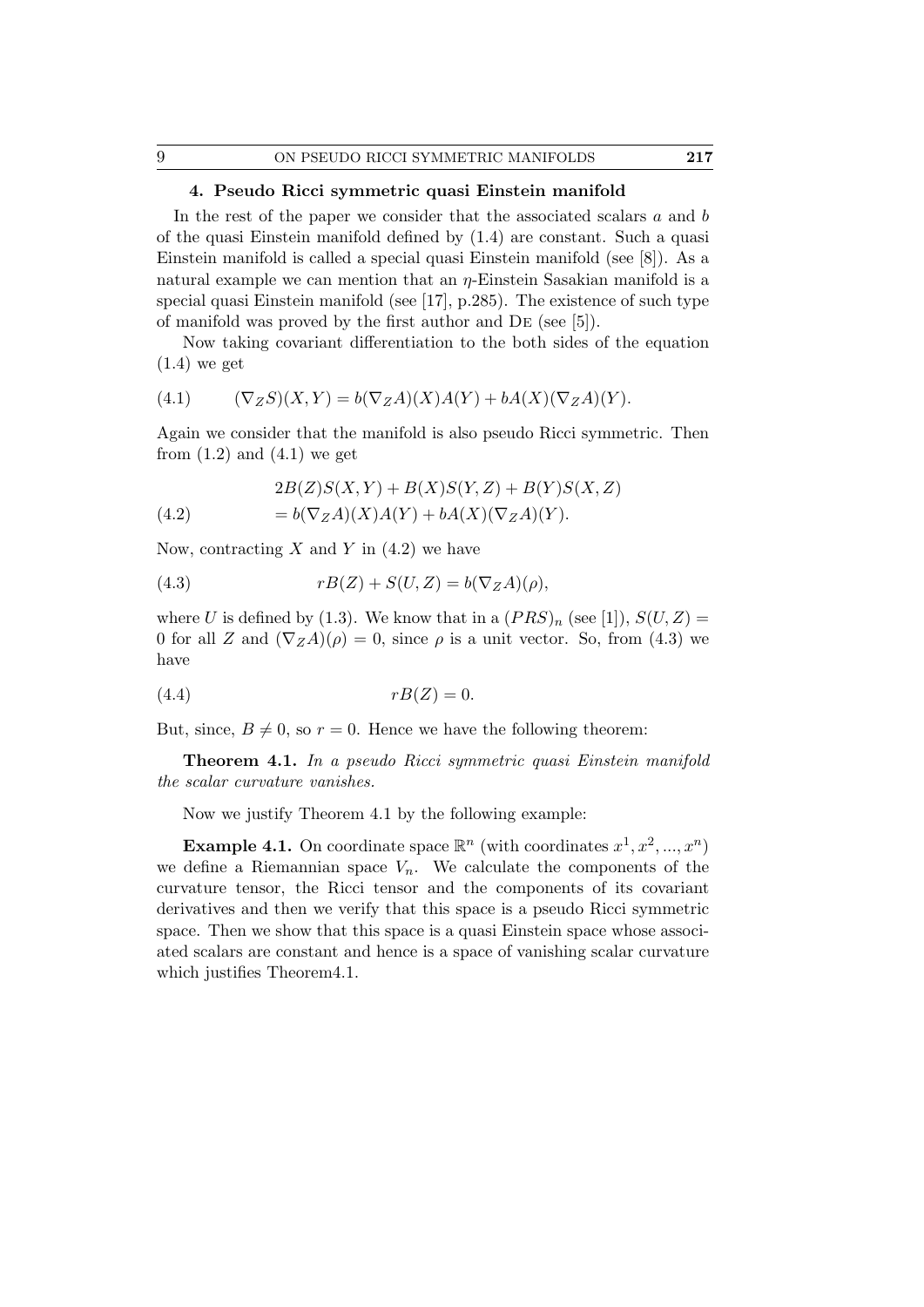Let each Latin index runs over  $1, 2, ..., n$  and each Greek index over 2, 3, ...,  $(n-1)$ . We define a Riemannian metric on the  $\mathbb{R}^n (n \geq 3)$  by the formula

(4.5) 
$$
ds^2 = \phi(dx^1)^2 + K_{\alpha\beta}dx^{\alpha}dx^{\beta} + 2dx^1dx^n,
$$

where  $[K_{\alpha\beta}]$  is a symmetric and non-singular matrix consisting of constant and  $\phi$  is a function of  $x^1, x^2, ..., x^{n-1}$  and independent of  $x^n$ . In the metric considered, the only non-vanishing components of Christoffel symbols, curvature tensor and Ricci tensor are (see [12])

(4.6) 
$$
\Gamma_{11}^{\beta} = -\frac{1}{2} K^{\alpha \beta} \phi_{.\alpha} , \ \Gamma_{11}^{n} = \frac{1}{2} \phi_{.1} , \ \Gamma_{1\alpha}^{n} = \frac{1}{2} \phi_{.\alpha} ,
$$

$$
R_{1\alpha\beta 1} = \frac{1}{2} \phi_{.\alpha\beta} , \ R_{11} = \frac{1}{2} K^{\alpha\beta} \phi_{.\alpha\beta} ,
$$

where '.' denotes the partial differentiation with respect to the coordinates and  $K^{\alpha\beta}$  are the elements of the matrix inverse to  $[K_{\alpha\beta}]$ .

Here we consider  $K_{\alpha\beta}$  as Kronecker symbol  $\delta_{\alpha\beta}$  and  $\phi = \delta_{\alpha\beta} x^{\alpha} x^{\beta} e^{(x^1)^2}$ . In this case  $\phi$  reduces to  $\phi = \sum_{\alpha=2}^{n-1} x^{\alpha} x^{\alpha} e^{(x^1)^2}$ . Thus we have the following relations  $\phi_{,\alpha\beta} = 2\delta_{\alpha\beta}e^{(x^1)^2}, \ \delta_{\alpha\beta}\delta^{\alpha\beta} = n-2$ . Therefore,  $\delta^{\alpha\beta}\phi_{,\alpha\beta} =$  $2\delta^{\alpha\beta}\delta_{\alpha\beta}e^{(x^1)^2} = 2(n-2)e^{(x^1)^2}$ . Since  $\phi_{,\alpha\beta}$  vanishes for  $\alpha \neq \beta$ , the only non-zero components for  $R_{hijk}$  and  $R_{ij}$  and  $R_{ijk}$  in virtue of (4.6) are

$$
R_{1\alpha\alpha 1} = \frac{1}{2}\phi_{\alpha\alpha} = e^{(x^1)^2},
$$

(4.7) 
$$
R_{11} = \frac{1}{2} \phi_{.\alpha\beta} \delta^{\alpha\beta} = (n-2)e^{(x^1)^2}
$$

and

(4.8) 
$$
R_{11,1} = 2(n-2)x^{1}e^{(x^{1})^{2}},
$$

respectively. So neither the Ricci tensor nor its covariant derivative vanish.

We claim that  $\mathbb{R}^n(n \geq 3)$  with the given metric g is a pseudo Ricci symmetric space. To verify the relation  $(1.2)$  it is sufficient to check the followings:

(4.9) 
$$
R_{11,1} = 2B_1R_{11} + B_1R_{11} + B_1R_{11} = 4B_1R_{11},
$$

$$
(4.10) \t R_{11,k} = 2B_k R_{11} + B_1 R_{1k} + B_1 R_{1k}, \quad k \neq 1,
$$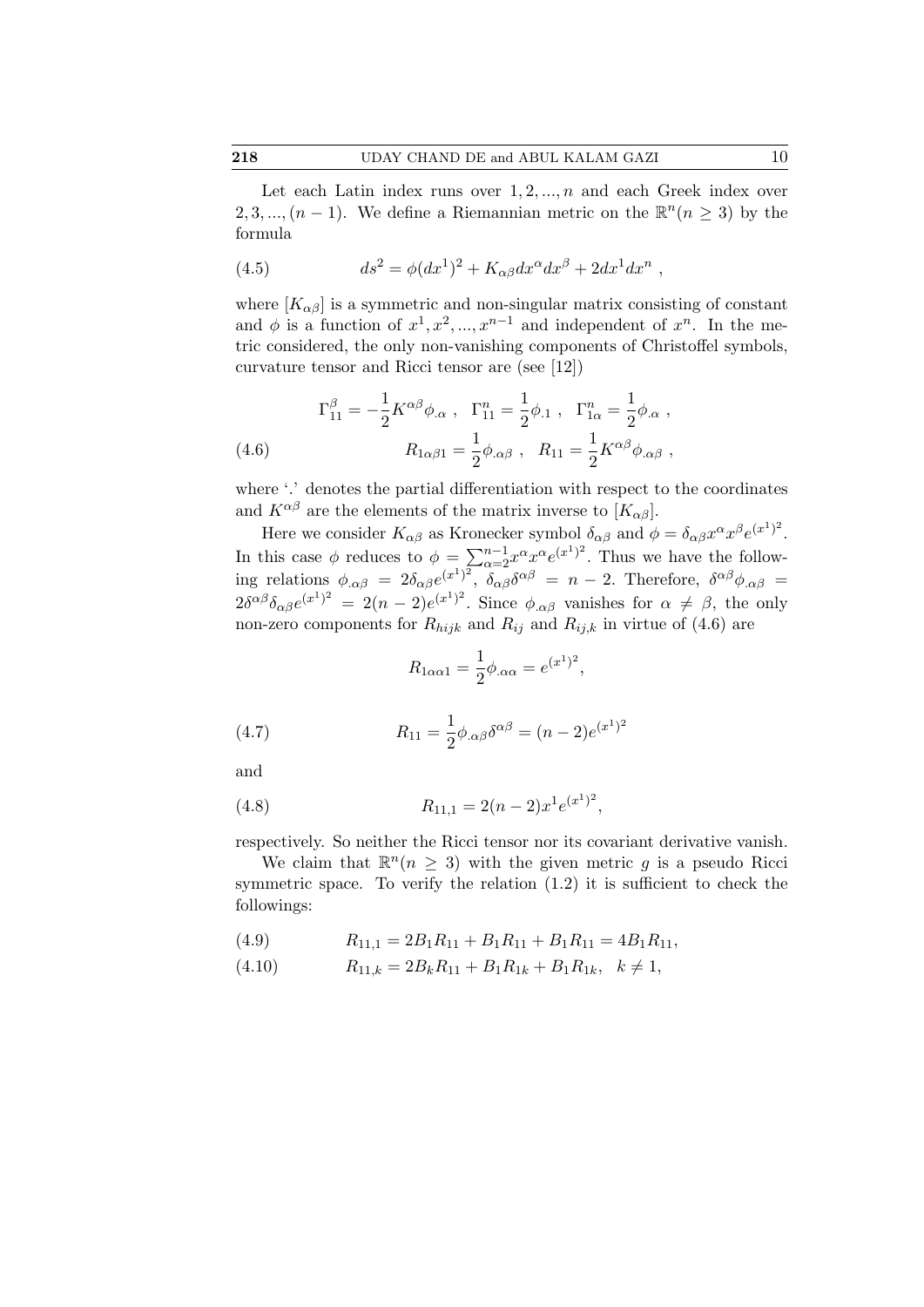since for the other cases  $(1.2)$  holds trivially. In virtue of  $(4.7)$  and  $(4.8)$ , (4.9) holds if and only if

$$
(4.11) \t B_1 = \frac{x^1}{2},
$$

and (4.10) holds if and only if

$$
(4.12) \t\t B_k = 0, \quad k \neq 1.
$$

These mean that (1.2) can be satisfied by the 1-form defined by (4.11) and (4.12). Thus  $(\mathbb{R}^n, g)$ , defined by (4.5), is a pseudo Ricci symmetric space.

We now show that  $\mathbb{R}^n$  is a quasi Einstein space. In order to verify the relation (1.4) it is sufficient to check

$$
(4.13) \t R_{11} = a g_{11} + b A_1 A_1.
$$

Let us consider the 1-form  $A_i$  as follows:

(4.14) 
$$
A_i(x) = \begin{cases} \sqrt{\sum_{\alpha=2}^{n-1} x^{\alpha} x^{\alpha} - 1} \ e^{\frac{(x^1)^2}{2}}, & \text{for } i=1\\ 0, & \text{otherwise,} \end{cases}
$$

at any point  $x \in \mathbb{R}^n$  and the real numbers

$$
(4.15) \t\t a = n - 2, \t b = 2 - n.
$$

Now from (4.14), (4.15), (4.7) and by the definition of  $\phi$  we get the following relation for the right hand side (r.h.s.) and the left hand side (l.h.s.) of (4.13)

$$
r.h.s. \text{ of } (4.13) = a g_{11} + b A_1 A_1 = a \phi + b(A_1)^2 = (n-2) \sum_{\alpha=2}^{n-1} x^{\alpha} x^{\alpha} e^{(x^1)^2}
$$

$$
-(n-2) \{ (\sqrt{\sum_{\alpha=2}^{n-1} x^{\alpha} x^{\alpha} - 1} ) e^{\frac{(x^1)^2}{2}} \}^2
$$

$$
= (n-2) e^{(x^1)^2} = R_{11} = l.h.s. \text{ of } (4.13).
$$

Therefore, the space is also a quasi Einstein space whose associated scalars are constant.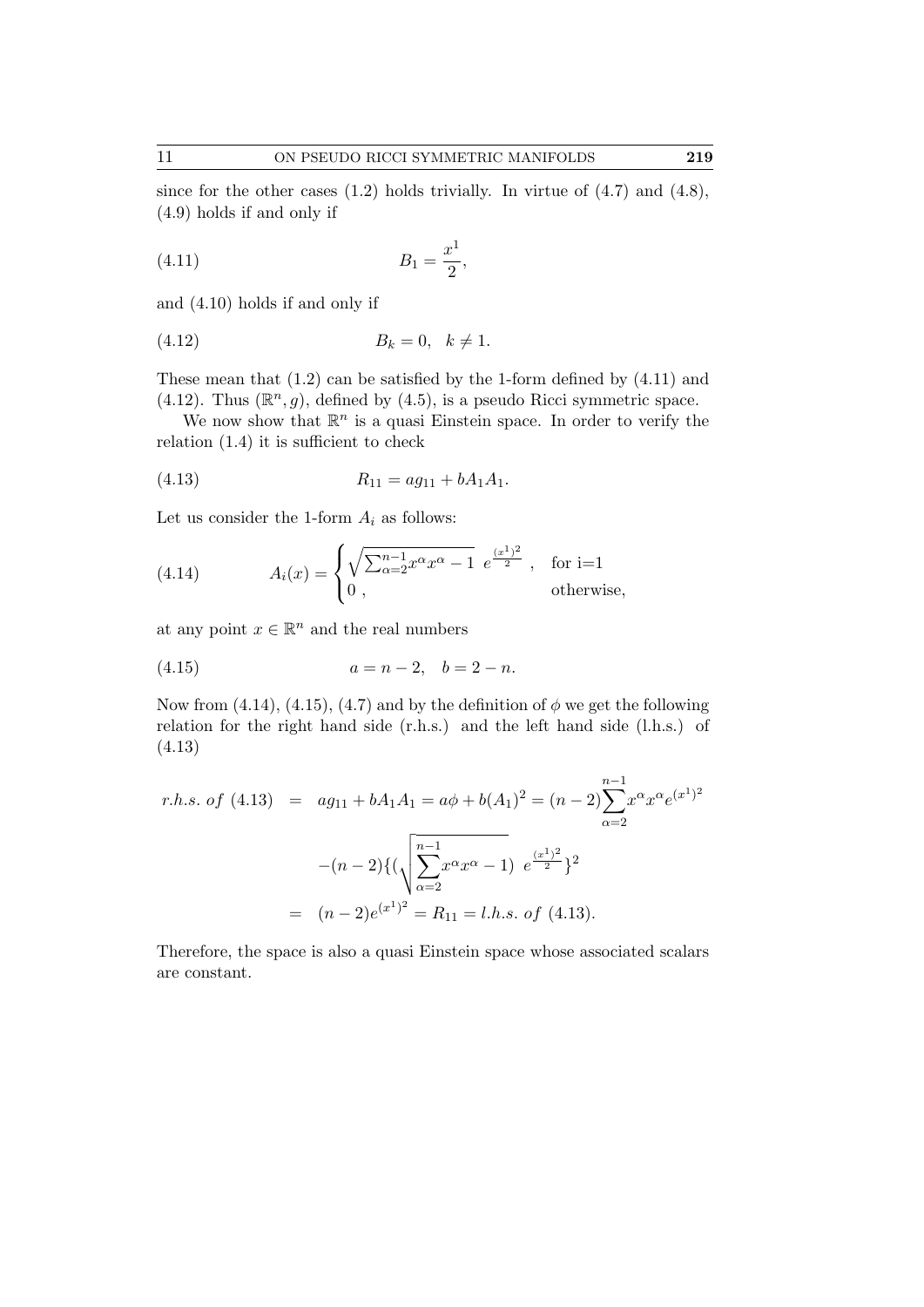Now from (4.5) we obtain  $g_{ni} = g_{in} = 0$  for  $i \neq 1$  which implies  $g^{11} = 0$ . Hence the scalar curvature  $R$  of this space is

(4.16) 
$$
R = g^{ij} R_{ij} = g^{11} R_{11} = 0.
$$

Thus the space under consideration is a pseudo Ricci symmetric quasi Einstein space whose scalar curvature vanishes. This justifies Theorem 4.1.

# 5. Pseudo Ricci symmetric quasi Einstein perfect fluid spacetime

This section is concerned with certain investigations in general relativity by the coordinate free method of differential geometry. In this method of study the spacetime of general relativity is regarded as a connected fourdimensional semi-Riemannian manifold  $(M^4, g)$  with Lorentz metric g with signature  $(-, +, +, +)$ . The geometry of the Lorentz manifold begins with the study of the causal character of vectors of the manifold. It is due to this causality that the Lorentz manifold becomes a convenient choice for the study of general relativity.

Here we consider a special type of spacetime which is called pseudo Ricci symmetric quasi Einstein spacetime. A semi-Riemannian four-dimensional pseudo Ricci symmetric quasi Einstein manifold may similarly be defined by taking a Lorentz metric g with signature  $(-, +, +, +)$ .

In this section we consider a pseudo Ricci symmetric quasi Einstein perfect fluid spacetime having the basic vector field of the quasi Einstein manifold as the timelike velocity vector field  $\rho$  of the fluid, that is,  $g(\rho, \rho) =$ −1. So, Theorem 4.1 will also hold in such a spacetime.

For a perfect fluid spacetime, we have the Einstein's equation without cosmological constant as

(5.1) 
$$
S(X,Y) - \frac{r}{2}g(X,Y) = kT(X,Y),
$$

where  $k$  is the gravitational constant,  $T$  is the energy momentum tensor of type  $(0, 2)$  given by

(5.2) 
$$
T(X,Y) = (\sigma + p)A(X)A(Y) + pg(X,Y),
$$

with  $\sigma$  and  $p$  as the energy density and isotropic pressure of the fluid respectively. Using  $(5.2)$  we can express  $(5.1)$  as

(5.3) 
$$
S(X,Y) - \frac{r}{2}g(X,Y) = k[(\sigma + p)A(X)A(Y) + pg(X,Y)].
$$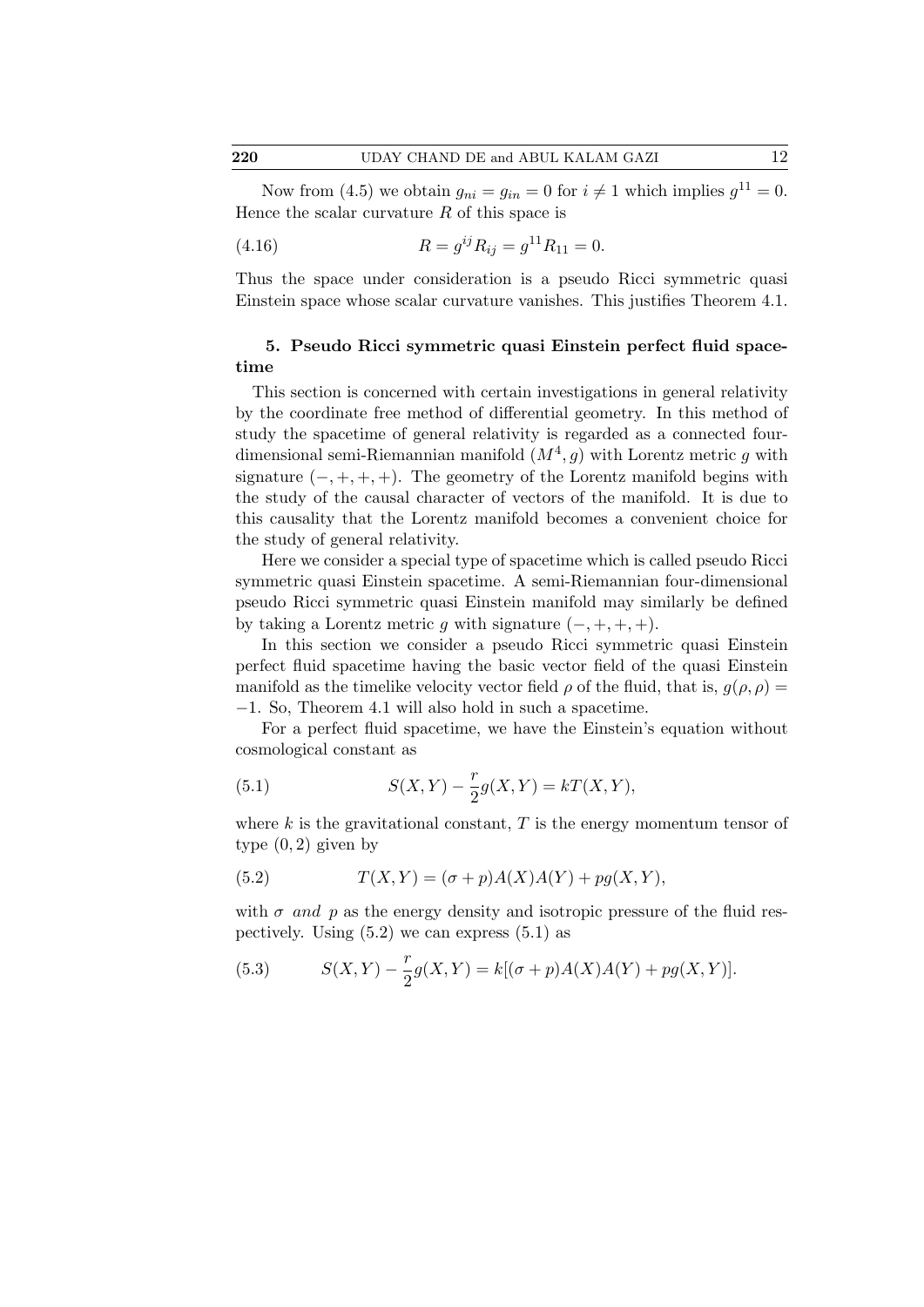Taking a frame field and contracting  $(5.3)$  over X and Y we get

$$
(5.4) \t\t\t r = k(\sigma - 3p).
$$

Now from Theorem 4.1 we have  $r = 0$ . So (5.4) gives us either  $k = 0$  or,  $\sigma = 3p$ . Since,  $k \neq 0$ , so  $p = \frac{1}{3}$  $\frac{1}{3}\sigma$ . But  $p=\frac{1}{3}$  $\frac{1}{3}\sigma$  corresponds to equation of state in the radiation era in the evolution of our universe. The radiation is the era before the present matter dominated era. This leads to the following:

Theorem 5.1. A pseudo Ricci symmetric quasi Einstein perfect fluid spacetime represents the equation of state in the radiation era in the evolution of our universe.

Acknowledgement. The authors are thankful to the referee for his valuable suggestions towards the improvement of this paper.

#### **REFERENCES**

- 1. Chaki, M.C. *On pseudo Ricci symmetric manifolds,* Bulgar. J. Phys., 15 (1988), 526–531.
- 2. Chaki, M.C.; Ray, S. *Space-times with covariant-constant energy-momentum tensor,* Internat. J. Theoret. Phys., 35 (1996), 1027–1032.
- 3. CHAKI, M.C.; TARAFDAR, M. On conformally flat pseudo-Ricci symmetric mani*folds,* Period. Math. Hungar., 19 (1988), 209–215.
- 4. Chaki, M.C.; Maity, R.K. *On quasi Einstein manifolds*, Publ. Math. Debrecen, 57 (2000), 297–306.
- 5. De, U.C.; De, B.K. *On quasi Einstein manifolds*, Commun. Korean Math. Soc., 23 (2008), 413–420.
- 6. De, U.C.; Ghosh, G.C. *On quasi Einstein manifolds*, Period. Math. Hungar., 48 (2004), 223–231.
- 7. De, U.C.; Ghosh, G.C. *On quasi Einstein and special quasi Einstein manifolds*, Proc. of the Int. Conf. of Mathematics and its applications, Kuwait University, April 5-7, 2004, 178–191.
- 8. De, U.C.; Ghosh, G.C. *On conformally flat special quasi Einstein manifolds*, Publ. Math. Debrecen, 66 (2005), 129–136.
- 9. DESZCZ, R.; HOTLOŚ, M.; ŞENTÜRK, Z. *On curvature properties of quasi-Einstein hypersurfaces in semi-Euclidean spaces,* Soochow J. Math., 27 (2001), 375–389.